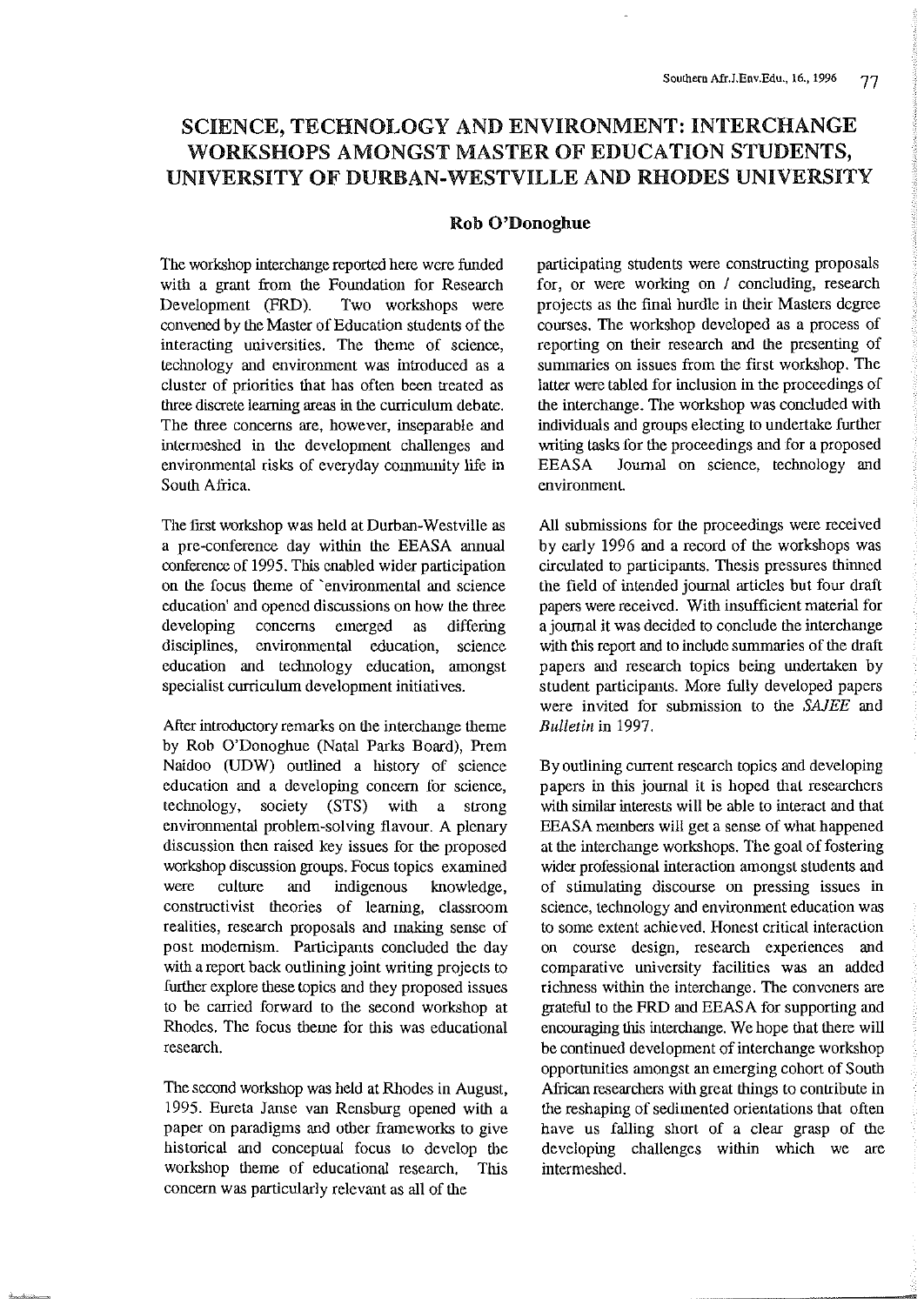### Summary of submissions by participating researchers

*The relationship between the present pre-service*  science primary course at Ezakheni College of *Education and the teaching of general science at a primary school. Thabani Msweli, UDW.* 

This survey sets out to describe and to illuminate the experience of newly qualified teachers in the school system where one often finds that science teachers do not get to teach their favoured subject and yet there are calls for a rectifying of a shortage of trained science teachers. Semi-structured interviews were conducted to clarify some of these issues and problems amidst subject boundaries and a trend towards STS where these diminish. Problems experienced by newly qualified teachers are examined as the joys and disappointments of science teaching in schools and questions are posed as to the appropriateness of current college programmes.

#### *The role of culture in understanding science concepts. Farida Patel, UDW.*

Questionnaires and interviews with pupils and their teachers are used to penetrate cultural tensions in standard seven science classrooms. After pilot testing the research instruments were broadened and refmed to examine 'conflicts that arise' where 'prior knowledge and beliefs' are challenged in science lessons. Particular attention is then given to teacher sensitivity to and interpretation of these concerns, and also to their strategies for enhancing classroom learning.

*Case studies of selected physical science classrooms and training schools with a view to clearer insights of the current state of Primary Science at the operational level. Abel Kannieappan, Logis Pillai and Allen Moodley, UDW.* 

This study sought to examine the current state of physical science teaching in a range of classrooms. The case studies seek to examine tensions amidst policy development in science and teclmology and some of the facilities and classroom realities experienced by teachers. The goal of the research was to try to gain insight into what factors may contribute to low and high performance over a diverse range of schools within changes to a unitary education system.

*Panicipatory curriculum development: The case of science curriculum initiatives undertaken at the Durban Teachers' Centre (DTC). Derek Cavender, UDW.* 

A policy shift to teacher participation in the shaping of the new curriculum is exanlined in the historical context of developing education department practices and developing strategies to involve teachers in shaping change.

*Action research as a means of introducing an innovation like cooperative learning. Rehana Schreuder, UDW.* 

Three cycles of action research, with developing reconnaissance amongst observations, diaries, tape recordings of interactions and solicited reflections (for example) are used to penetrate a setting of cooperative learning. This experience generated mountains of data that are interpreted in continuing work and are used to reflect on the developing innovation.

#### *An evaluation of a primary science inservice*   $correspondence course.$  Sharma Bhikha, UDW.

Close attention is given to use of study guides by students involved in a science in-service course. Questionnaires, interview schedules and observations are used to penetrate the impact of the course on teacher professional development and classroom practice. Many of the practical problems teachers experienced on the course are documented.

#### *Teacher understanding of and participation in the development of programmes at EE centres. Charmaine Klein, RU.*

A collaborative, action research project involving teachers and the EE Centre at UWC, to improve existing programmes or develop new ones through teacher participation, and at the same time, to develop a better shared understanding of EE. The study led to teachers taking action by presenting a workshop in which they attempted to involve other teachers from the schools.

*Facilitating reflective practice in the science curriculum: Towards education for environmental literacy in Lesotho. Tsepo Mokuku, RU.* 

Mokuku selected five Junior Science teachers in five secondary schools Maseru in order to;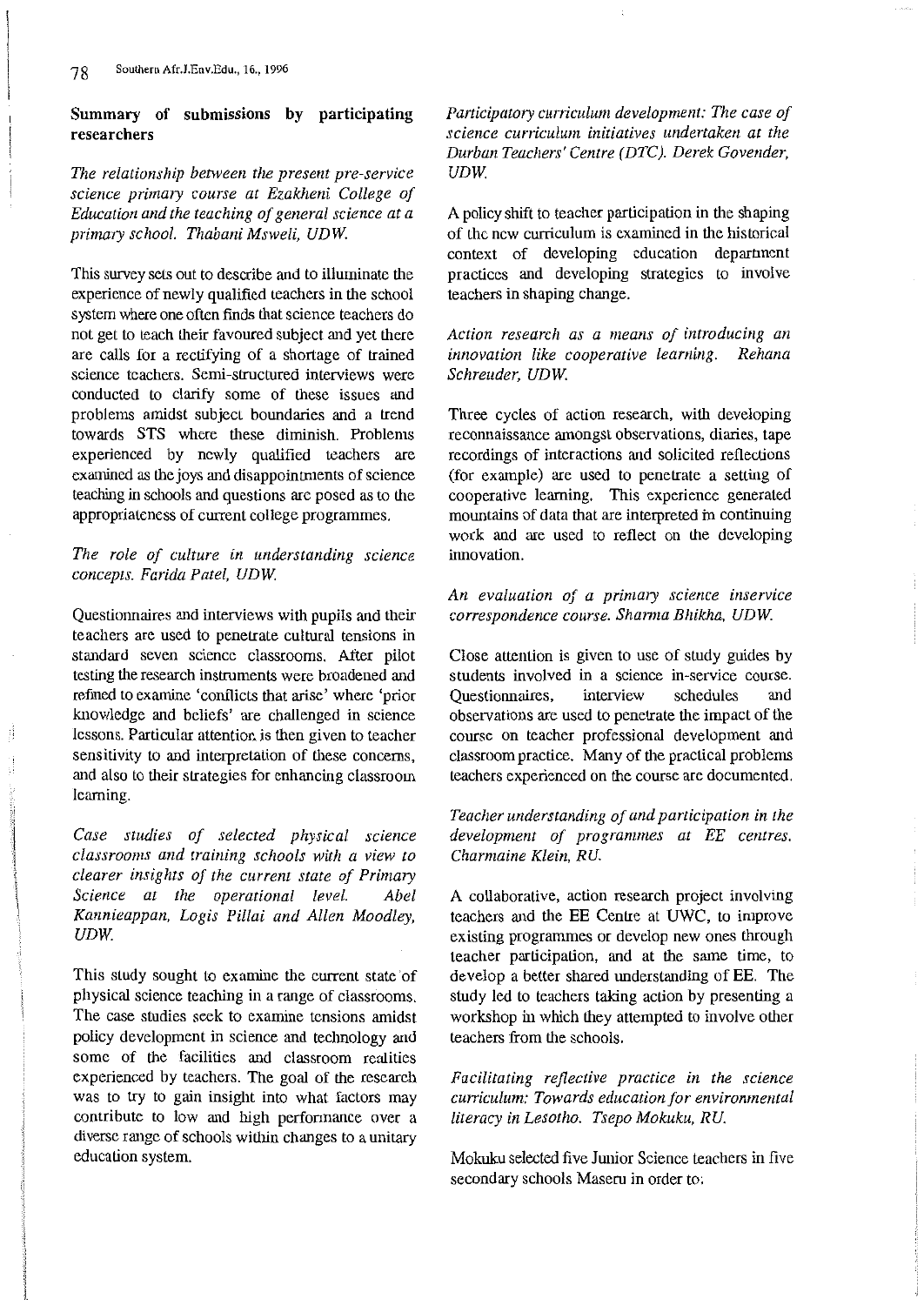1. Clarify the meaning of environmental literacy in the context of Lesotho in collaboration with the selected teachers (the research team),

-<br>-<br>-<br>-<br>-

2. Explore how Junior Science may be taught in accordance with the emerging meaning of environmental literacy in the context of Lesotho, as interpreted by the research team.

Phelane Lebuso and Mamohau Mapesela introduced a small action research project in their science classrooms.

*Student-teachers' conceptualisations of 'significant' animals. Neil Murtaugh, RU.* 

This study uses a socio-constructionist perspective to understand the scientific and other cultural conceptions of animals held by a group of Tswanaspeaking student teachers. Many constructivist notions are challenged in the quest to develop appropriate teaching methodologies for EE in multicultural science classrooms.

Contact addresses of participants and copies of the proceedings can be obtained from Rob O'Donoghue, Natal Parks Board, P. 0. Box 662, Pietermaritzburg 3200 or from the convening universities.